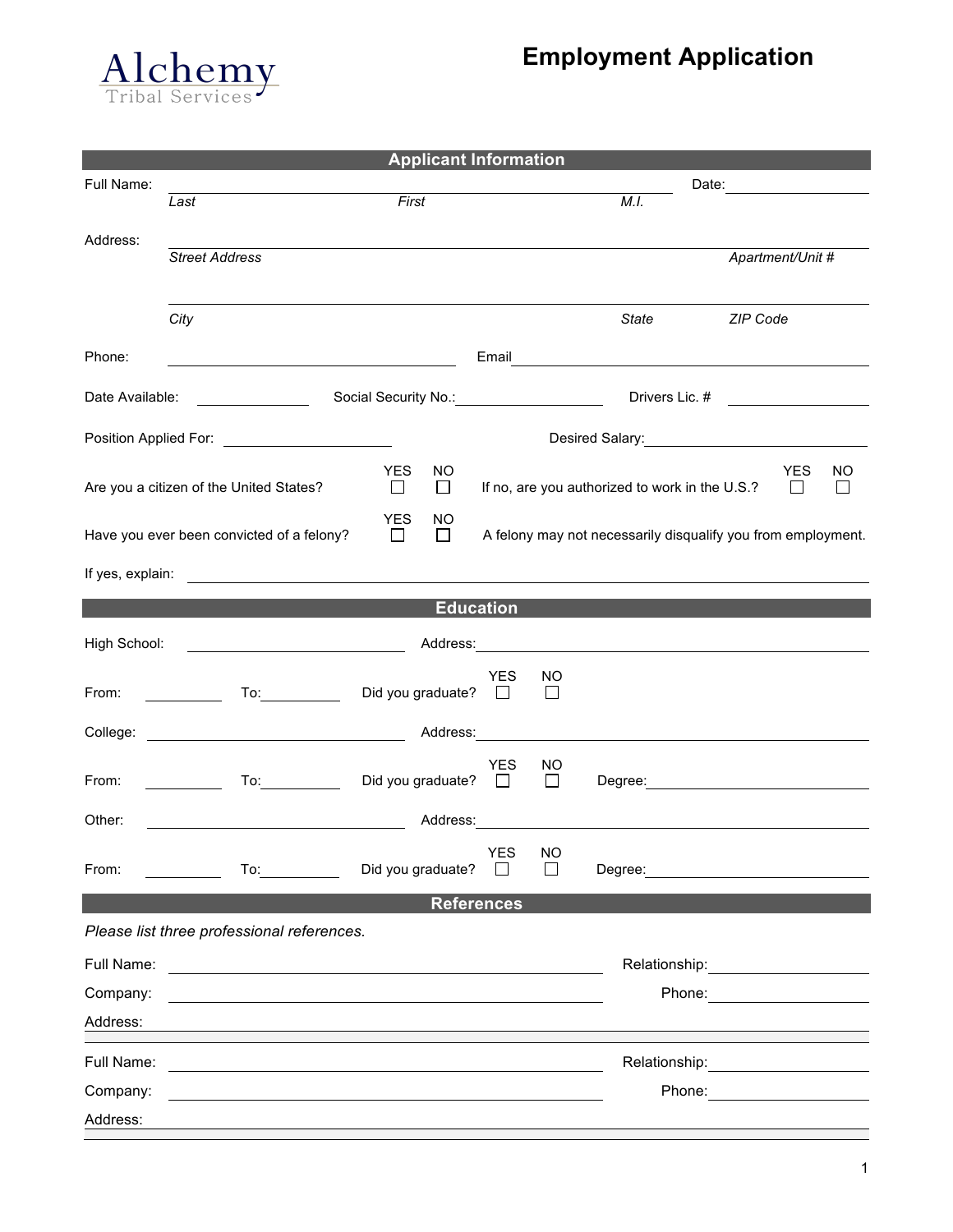| Full Name:<br>Company:<br>Address: | <u> 1989 - Johann Stoff, amerikansk politiker (d. 1989)</u>                                                                                                                                                                                     |                     |                      |                                                                                                                       |  |  |  |  |  |  |
|------------------------------------|-------------------------------------------------------------------------------------------------------------------------------------------------------------------------------------------------------------------------------------------------|---------------------|----------------------|-----------------------------------------------------------------------------------------------------------------------|--|--|--|--|--|--|
| <b>Previous Employment</b>         |                                                                                                                                                                                                                                                 |                     |                      |                                                                                                                       |  |  |  |  |  |  |
| Company:<br>Address:               | <u> 1989 - Johann Stoff, deutscher Stoff, der Stoff, der Stoff, der Stoff, der Stoff, der Stoff, der Stoff, der S</u><br><u> 1989 - Johann Stoff, deutscher Stoffen und der Stoffen und der Stoffen und der Stoffen und der Stoffen und der</u> |                     |                      |                                                                                                                       |  |  |  |  |  |  |
| Job Title:                         | Starting Salary: \$<br><u> 1989 - Johann Barnett, fransk politiker (</u>                                                                                                                                                                        | Ending Salary: \$   |                      |                                                                                                                       |  |  |  |  |  |  |
|                                    |                                                                                                                                                                                                                                                 |                     |                      |                                                                                                                       |  |  |  |  |  |  |
| From:                              |                                                                                                                                                                                                                                                 |                     |                      | Reason for Leaving:<br><u>Example 2008</u>                                                                            |  |  |  |  |  |  |
|                                    | May we contact your previous supervisor for a reference?                                                                                                                                                                                        | <b>YES</b>          | <b>NO</b><br>$\perp$ |                                                                                                                       |  |  |  |  |  |  |
| Company:<br>Address:               | <u> 1980 - Johann Stoff, deutscher Stoffen und der Stoffen und der Stoffen und der Stoffen und der Stoffen und der</u><br><u> 1989 - Johann Stoff, deutscher Stoff, der Stoff, der Stoff, der Stoff, der Stoff, der Stoff, der Stoff, der S</u> |                     |                      | Supervisor: 2000                                                                                                      |  |  |  |  |  |  |
| Job Title:                         |                                                                                                                                                                                                                                                 | Starting Salary: \$ | Ending Salary: \$    |                                                                                                                       |  |  |  |  |  |  |
|                                    |                                                                                                                                                                                                                                                 |                     |                      |                                                                                                                       |  |  |  |  |  |  |
| From:                              | <u> Listen van die Stadt van die Stadt v</u>                                                                                                                                                                                                    |                     |                      | Reason for Leaving:<br><u> Reason</u> for Leaving:                                                                    |  |  |  |  |  |  |
|                                    | May we contact your previous supervisor for a reference?                                                                                                                                                                                        | <b>YES</b><br>ΙI    | NO.<br>ΙI            |                                                                                                                       |  |  |  |  |  |  |
| Company:<br>Address:               | <u> 1989 - Johann Stoff, deutscher Stoff, der Stoff, der Stoff, der Stoff, der Stoff, der Stoff, der Stoff, der S</u>                                                                                                                           |                     |                      | Phone:<br>Supervisor: 2000                                                                                            |  |  |  |  |  |  |
| Job Title:                         | <u> 1980 - Johann Barn, fransk politik (</u>                                                                                                                                                                                                    | Starting Salary: \$ |                      | Ending Salary: \$                                                                                                     |  |  |  |  |  |  |
|                                    |                                                                                                                                                                                                                                                 |                     |                      |                                                                                                                       |  |  |  |  |  |  |
| From:                              | To:_________________________                                                                                                                                                                                                                    |                     |                      | Reason for Leaving: <u>contained and all proportional</u>                                                             |  |  |  |  |  |  |
|                                    | May we contact your previous supervisor for a reference?                                                                                                                                                                                        | <b>YES</b>          | NO.<br>$\mathsf{L}$  |                                                                                                                       |  |  |  |  |  |  |
|                                    | <b>Military Service/Tribal Affiliation</b>                                                                                                                                                                                                      |                     |                      |                                                                                                                       |  |  |  |  |  |  |
| Branch:                            | <u> 1989 - Johann Barn, mars et al. (b. 1989)</u>                                                                                                                                                                                               |                     |                      | To:________________                                                                                                   |  |  |  |  |  |  |
| Rank at Discharge:                 |                                                                                                                                                                                                                                                 |                     |                      |                                                                                                                       |  |  |  |  |  |  |
| If other than honorable, explain:  |                                                                                                                                                                                                                                                 |                     |                      | <u> 1989 - Johann John Stone, meilicher Stone und der Stone und der Stone und der Stone und der Stone und der Sto</u> |  |  |  |  |  |  |
| Tribal Affiliation (N/A if none):  |                                                                                                                                                                                                                                                 |                     |                      |                                                                                                                       |  |  |  |  |  |  |